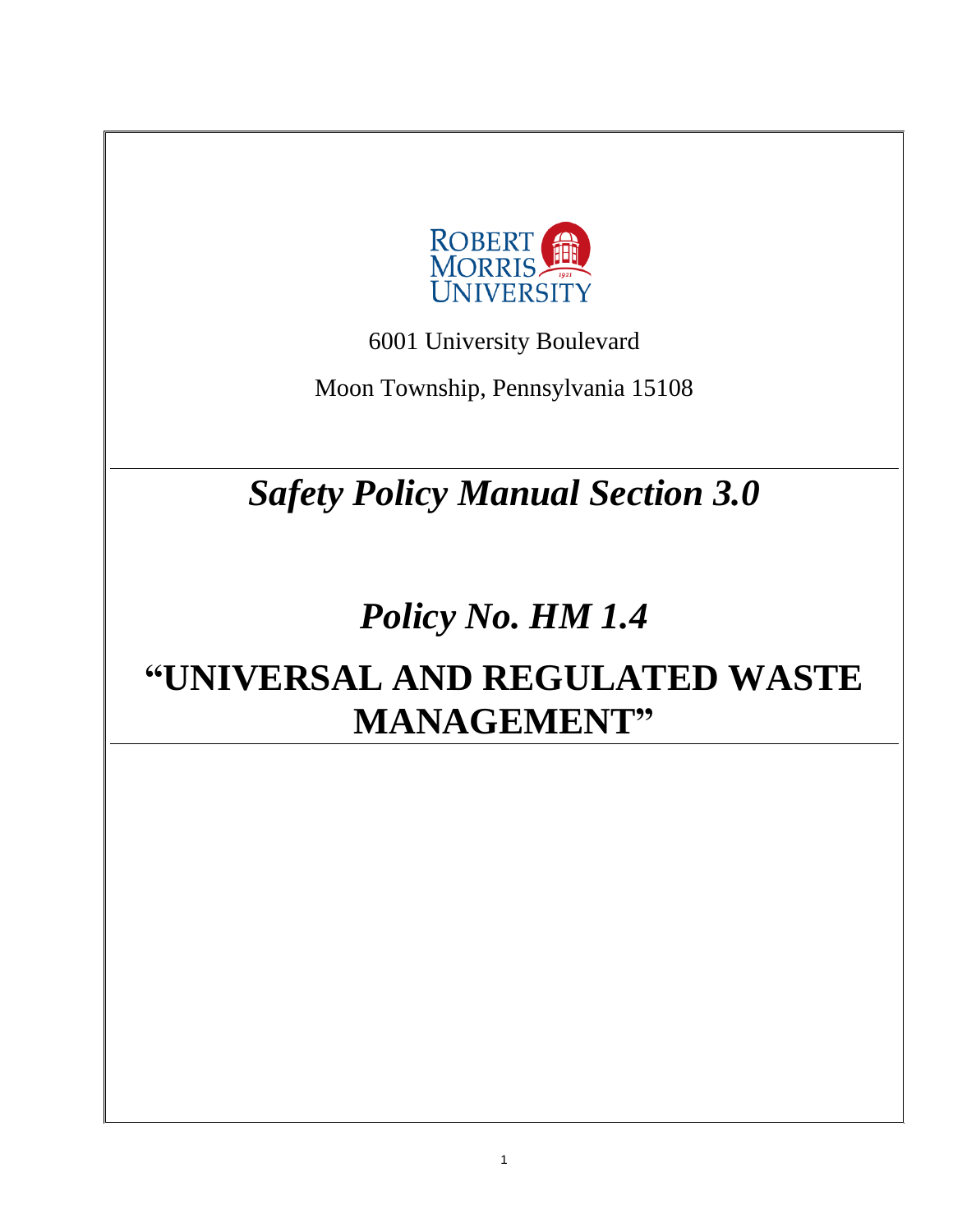| ROBERT <b>fil</b><br><b>IJNIVERSITY</b> |        | POLICIES AND PROCEDURES                   |
|-----------------------------------------|--------|-------------------------------------------|
| Department: Safety                      | Title: | Universal $\&$ Regulated Waste Management |

| Department: Safety |                                        | Title:         | Universal & Regulated Waste Management |
|--------------------|----------------------------------------|----------------|----------------------------------------|
| Section:           | Hazardous Materials & Waste Management | Number: HM 1.4 |                                        |
|                    |                                        |                |                                        |

### **I. PURPOSE:**

The purpose of this policy is to define the procedures established for the safe and proper management of Universal Waste and other Regulated Waste. This policy establishes procedures that are recognized as environmentally sound, as well as, ensure compliance with the Pennsylvania –Department of Environmental Protection and Federal – Environmental Protection Agency regulations.

#### **II. SCOPE AND APPLICABILITY:**

This policy applies to those Universal Waste materials which are common and/or used in the university environment. This policy applies to Universal Waste **Mercury, Lamps, Batteries, and Pesticides.** This policy also applies to other regulated waste including, **Waste Oil, PCBs and CFCs**.

#### **III. DEFINITIONS:**

- A. Mercury containing device  $=$  A product or component of a product (excluding batteries) which contains elemental mercury that is necessary for operation of the device. Examples of universal wastes that contain mercury include thermostats, switches and lamps.
- B. Battery = a device consisting of one or more electrically connected electrochemical cells which is designed to receive, store, and deliver electric energy.
- C. Lamp or universal waste lamp = a bulb or tube portion of an electric lighting device. Examples of lamps include, but are not limited to, fluorescent, high intensity discharge, neon, mercury vapor, high pressure sodium and metal halide.
- D. Pesticide = any substance or mixture of substances intended for preventing, destroying, repelling, or mitigating any pest, or intended for use as a plant regulator, defoliant, or desiccant, other than any those exempted in 40 CFR 273.9.
- E. Small Quantity Handler of Universal Waste (SQHUW) = person who does not accumulate 5,000 kilograms or more of "universal waste".
- F. Universal Waste = means any of the following are subject to the universal waste requirements; batteries, pesticides, mercury/thermostats, lamps.

#### **IV. PROCEDURE:**

- A. MANAGING UNIVERSAL WASTE (MERCURY):
	- 1. All universal waste mercury shall be handled to prevent release to the environment.
	- 2. All universal waste mercury or mercury containing devices that show signs of leakage, spillage, or damage that could result in leakage shall be contained in an appropriate container. An appropriate container shall be closed, structurally sound and compatible for the contents.
	- 3. Authorized personnel are permitted to remove mercury containing ampules from devices as long as the following conditions are met:
		- a) Ampules are removed in a manner to prevent breakage.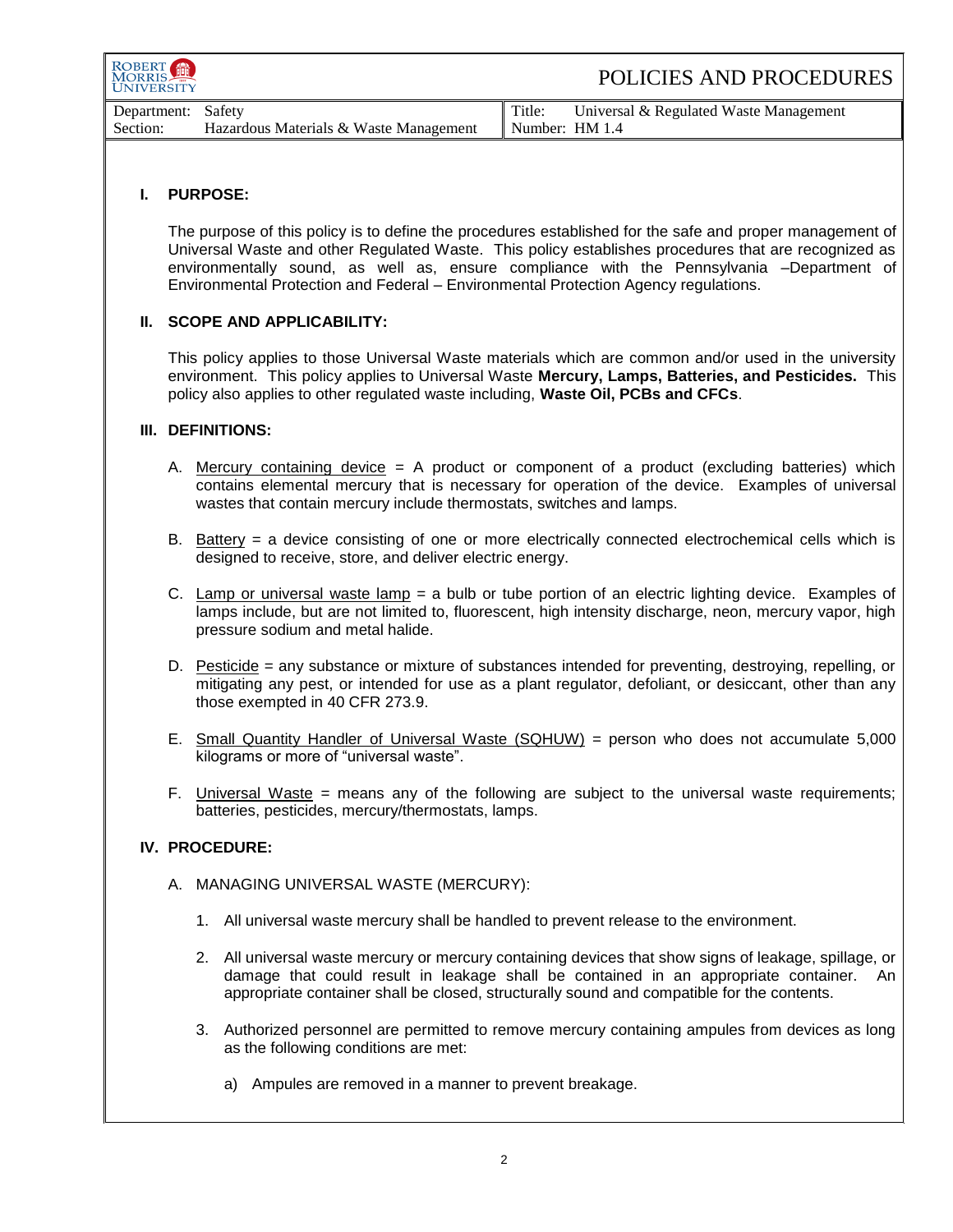| ROBERT<br><b>NIVERSITY</b> |        |                                                                                                                                                                                            | POLICIES AND PROCEDURES                                                                                                                                                                                    |
|----------------------------|--------|--------------------------------------------------------------------------------------------------------------------------------------------------------------------------------------------|------------------------------------------------------------------------------------------------------------------------------------------------------------------------------------------------------------|
| Department:<br>Section:    | Safety | Hazardous Materials & Waste Management                                                                                                                                                     | Title:<br>Universal & Regulated Waste Management<br>Number: HM 1.4                                                                                                                                         |
|                            |        |                                                                                                                                                                                            |                                                                                                                                                                                                            |
|                            |        | mercury in the event of breakage.                                                                                                                                                          | b) Ampules are removed over a containment device (tray or pan) sufficient to contain any                                                                                                                   |
|                            | C)     |                                                                                                                                                                                            | Mercury clean-up system/kit is available to clean and contain materials from leakage or spills.                                                                                                            |
|                            | d)     |                                                                                                                                                                                            | Immediately contains mercury resulting from spills or leaks to an acceptable container.                                                                                                                    |
|                            | e)     | Conducts such work activity in a well ventilated area.                                                                                                                                     |                                                                                                                                                                                                            |
|                            | f      | Authorized personnel shall be provided information and be familiar with proper handling and<br>emergency procedures including, transfer procedures.                                        |                                                                                                                                                                                                            |
|                            | g)     | condition                                                                                                                                                                                  | Stores mercury or removed ampules in closed, non-leaking containers that are in good                                                                                                                       |
|                            | h)     | transportation.                                                                                                                                                                            | Packages devices/ampules in containers to prevent breakage during storage, handling and                                                                                                                    |
|                            | i)     | Safety (EH&S) for disposal of these materials.                                                                                                                                             | Mercury from spills, leaks, or other residual materials containing mercury may need to be<br>treated as a hazardous waste. RMU personnel shall consult with Environmental Health &                         |
| В.                         |        | <b>MANAGING UNIVERSAL WASTE - LAMPS:</b>                                                                                                                                                   |                                                                                                                                                                                                            |
|                            |        | 1. Lamps shall be handled to prevent the release to the environment.                                                                                                                       |                                                                                                                                                                                                            |
|                            |        | 2. All waste lamps shall be placed in containers or packages that are adequate to prevent breakage<br>and are compatible for the contents. Cardboard boxes/containers shall be sufficient. |                                                                                                                                                                                                            |
|                            |        | 3. Containers must be closed and lack evidence of leaks, spills or damage.                                                                                                                 |                                                                                                                                                                                                            |
|                            |        | placed in a container as noted above.                                                                                                                                                      | 4. Any lamp that is broken or shows signs of breakage, damage or leakage shall be cleaned up and                                                                                                           |
| C.                         |        | MANAGING UNIVERSAL WASTE - BATTERIES:                                                                                                                                                      |                                                                                                                                                                                                            |
|                            |        | 1. Waste batteries shall be handled to prevent release to the environment.                                                                                                                 |                                                                                                                                                                                                            |
|                            |        | placed in an appropriate container for disposal.                                                                                                                                           | 2. All universal waste batteries or batteries that show signs of leakage, spillage or damage shall be                                                                                                      |
|                            |        | damage.                                                                                                                                                                                    | 3. Containers must be closed, compatible for the contents, and not show evidence of leaks, spill, or                                                                                                       |
| D.                         |        | <b>MANAGING UNIVERSAL WASTE - PESTICIDES:</b>                                                                                                                                              |                                                                                                                                                                                                            |
|                            |        |                                                                                                                                                                                            | 1. All universal waste pesticides shall be handled to prevent release to the environment.                                                                                                                  |
|                            |        | or damage that could cause leakage.                                                                                                                                                        | 2. Universal waste pesticides shall be contained in an appropriate container that remains closed, is<br>structurally sound, compatible with the waste material and does not show evidence of leaks, spills |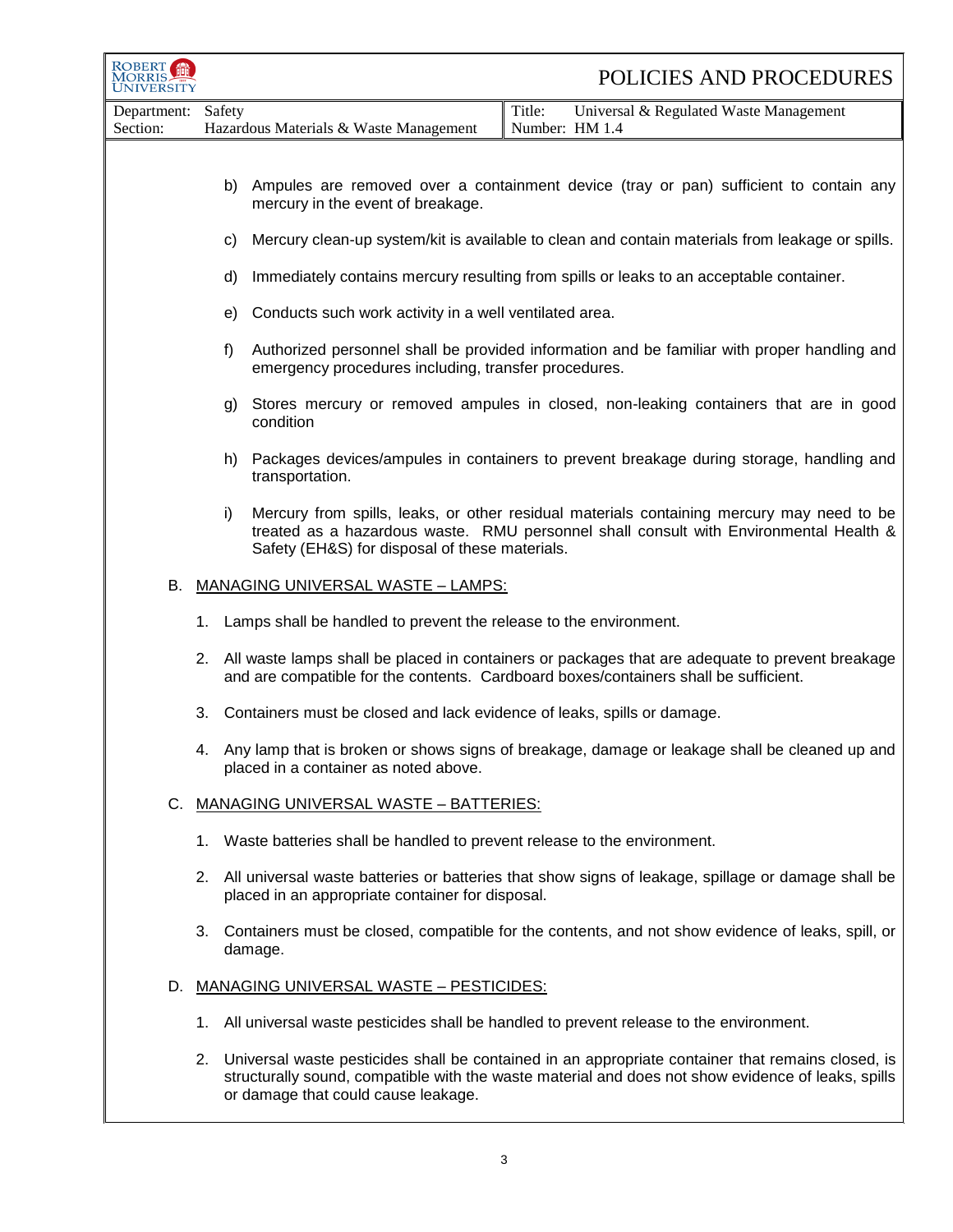| <b>ROBERT</b><br>UNIVERSITY | POLICIES AND PROCEDURES                                                                                                                                                                                                                      |  |
|-----------------------------|----------------------------------------------------------------------------------------------------------------------------------------------------------------------------------------------------------------------------------------------|--|
| Department:<br>Section:     | Safety<br>Title:<br>Universal & Regulated Waste Management<br>Hazardous Materials & Waste Management<br>Number: HM 1.4                                                                                                                       |  |
| Е.                          | <b>MANAGING REGULATED WASTE - OIL:</b>                                                                                                                                                                                                       |  |
|                             | 1. Waste oil shall be handled to prevent release to the environment.                                                                                                                                                                         |  |
|                             | 2. Waste oil shall be stored in containers that are in good condition with no visible rust,<br>deteriorations, or visible leaks.                                                                                                             |  |
|                             | 3. Off site transportation/shipment shall be provided by a transporter who has obtained an EPA<br>Identification Number.                                                                                                                     |  |
| F.                          | <b>MANAGING CFCs:</b>                                                                                                                                                                                                                        |  |
|                             | 1. All refrigerants containing Class I - CFCs and/or Class II - HCFCs shall be managed using best<br>practices to minimize release to the environment. All refrigerants are recovered to be Re-Used or<br>Recycled/Destroyed as appropriate. |  |
|                             | 2. All refrigerant work is completed by licensed personnel regarding "Proper Refrigerant Practices"<br>per 40 CFR part 82, subpart F.                                                                                                        |  |
|                             | All refrigerant shall be in an approved and properly labeled cylinder.<br>3.                                                                                                                                                                 |  |
|                             | 4. All refrigerant transfers including, usage/installation and removal from units must be documented<br>in the "Refrigerant Maintenance Log".                                                                                                |  |
|                             | G. MANAGING PCBs:                                                                                                                                                                                                                            |  |
|                             | Equipment (such as light ballasts) may contain PCBs. The presence of any PCB-containing<br>1.<br>equipment will be verified during any maintenance, renovation or demolition activities and will be<br>handled as PCB containing waste.      |  |
|                             | V. LABELING:                                                                                                                                                                                                                                 |  |
|                             | A. All Universal Waste - Mercury devices or containers which mercury is being disposed, must be<br>labeled with the following:                                                                                                               |  |
|                             | "Universal Waste Mercury-Containing Device(s)" or "Waste Mercury-Containing Device(s)" or<br>1.<br>"Used Mercury-Containing Device(s)".                                                                                                      |  |
|                             | 2. Also, each container label shall be marked with the date the waste was first generated.                                                                                                                                                   |  |
| В.                          | All Universal Waste Lamps or containers containing such lamps shall be labeled with the following:                                                                                                                                           |  |
|                             | 1. "Universal Waste - Lamp(s)" or "Used Lamp(s)".                                                                                                                                                                                            |  |
|                             | 2. Also, each container of universal waste lamps shall be marked with the date the waste was first<br>generated.                                                                                                                             |  |
|                             | C. All Universal Waste Batteries or containers in which waste batteries are placed, must be labeled with<br>the following:                                                                                                                   |  |
|                             | "Universal Waste Battery (ies)" or Waste Battery (ies)".<br>1.                                                                                                                                                                               |  |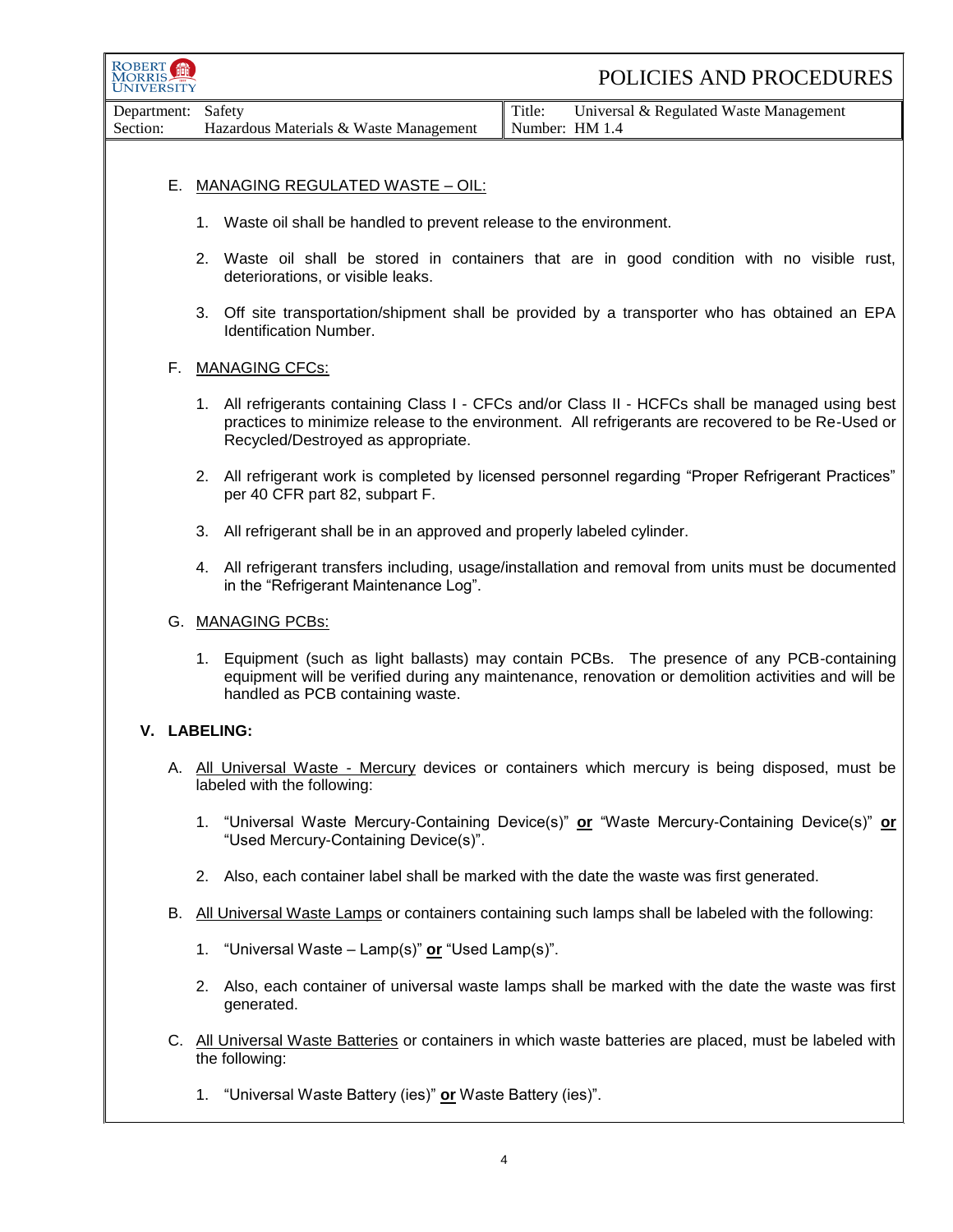| <b>ROBERT</b>           | POLICIES AND PROCEDURES                                                                                                                                                                                                                                            |  |
|-------------------------|--------------------------------------------------------------------------------------------------------------------------------------------------------------------------------------------------------------------------------------------------------------------|--|
| Department:<br>Section: | Universal & Regulated Waste Management<br>Title:<br>Safety<br>Hazardous Materials & Waste Management<br>Number: HM 1.4                                                                                                                                             |  |
|                         |                                                                                                                                                                                                                                                                    |  |
|                         | 2. Also, each container shall be marked with the date the waste was first generated.                                                                                                                                                                               |  |
|                         | D. All Universal Waste Pesticides shall be in appropriate containers and labeled with the following:                                                                                                                                                               |  |
|                         | The label that was on or accompanied the product as sold or distributed.<br>1.                                                                                                                                                                                     |  |
|                         | The words "Universal Waste – Pesticide(s)" or "Waste Pesticide(s)".<br>2.                                                                                                                                                                                          |  |
|                         | 3.<br>The date the waste was first generated.                                                                                                                                                                                                                      |  |
|                         | E. Waste Oil shall be placed in an appropriate container and labeled with the following.                                                                                                                                                                           |  |
|                         | The words "Used Oil".<br>1.                                                                                                                                                                                                                                        |  |
|                         | The date the waste was first generated.<br>2.                                                                                                                                                                                                                      |  |
|                         | F. Waste Refrigerant or Contaminated Waste Refrigerant: (CFCs & HCFCs) shall be placed in an<br>approved gas cylinder. Waste refrigerant cylinders should be labeled with the following:                                                                           |  |
|                         | The words "Waste Refrigerant" and<br>1.                                                                                                                                                                                                                            |  |
|                         | The name of the specific refrigerant (ex. R-12).<br>2.                                                                                                                                                                                                             |  |
|                         | 3.<br>The date the waste was generated.                                                                                                                                                                                                                            |  |
|                         | 4. All empty equipment/units (ex. Compressors) must be labeled with a completed "Environmental<br>Safety Notice" tag or sticker identifying the refrigerant has been properly removed.                                                                             |  |
|                         | <b>VI. ACCUMULATION TIME:</b>                                                                                                                                                                                                                                      |  |
|                         | A. RMU shall not accumulate and hold "Universal Waste" or other waste materials noted in this policy for<br>a period no longer than one year from the date the universal waste was first generated.                                                                |  |
|                         | B. Each of the products, materials or other items listed in this policy (mercury, lamps, batteries, and<br>pesticides) becomes a waste on the date the handler decides to discard it.                                                                              |  |
|                         | C. RMU should not accumulate and hold "Waste Oil" for a period no longer than one (1) year.                                                                                                                                                                        |  |
|                         | VII. UNIVERSAL & REGULATED WASTE DISPOSAL:                                                                                                                                                                                                                         |  |
|                         | A. UNIVERSAL WASTE - MERCURY:                                                                                                                                                                                                                                      |  |
|                         | RMU will contract with an approved vendor (such as Safety-Kleen Corporation) for the disposal of all<br>Universal Waste - Mercury. Universal Waste - Mercury shall be placed in an appropriated waste<br>container (provided by Clean Harbors) as described above. |  |
|                         | A. UNIVERSAL WASTE - LAMPS:                                                                                                                                                                                                                                        |  |
|                         | RMU will contract with an approved vendor (such as Scott Electric) for the disposal of waste lamps.<br>Lamps will be containerized, labeled and accumulated as noted in this policy. RMU will contact and<br>coordinate with the noted vendor for waste disposal.  |  |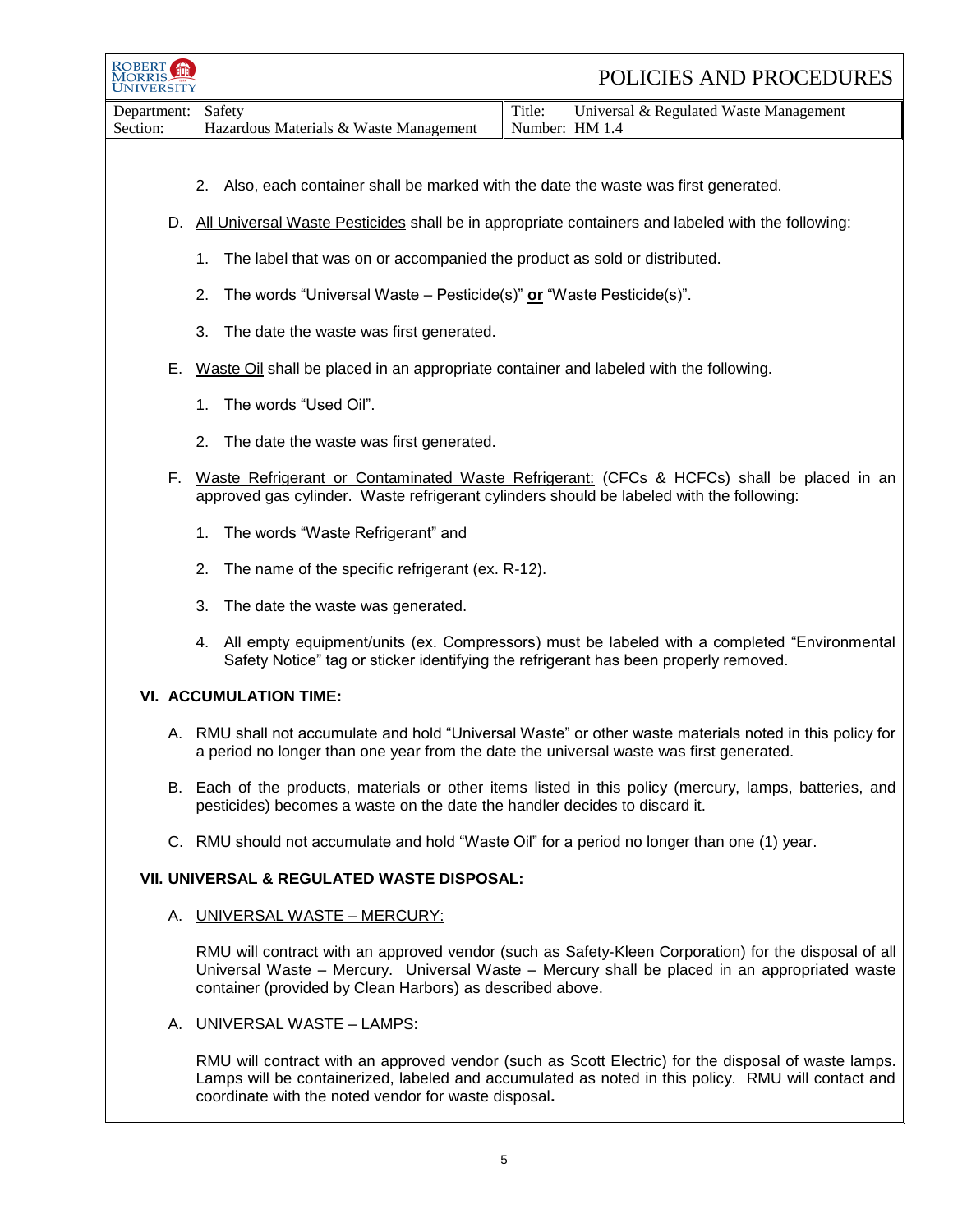| ROBERT<br>MORRIS.<br>VERSITY |                                                                                                                                                                                                                                                                                                                                                 | POLICIES AND PROCEDURES                                                                                                                                                                                                                                                                    |  |
|------------------------------|-------------------------------------------------------------------------------------------------------------------------------------------------------------------------------------------------------------------------------------------------------------------------------------------------------------------------------------------------|--------------------------------------------------------------------------------------------------------------------------------------------------------------------------------------------------------------------------------------------------------------------------------------------|--|
| Department:<br>Section:      | Safety<br>Hazardous Materials & Waste Management                                                                                                                                                                                                                                                                                                | Title:<br>Universal & Regulated Waste Management<br>Number: HM 1.4                                                                                                                                                                                                                         |  |
|                              |                                                                                                                                                                                                                                                                                                                                                 |                                                                                                                                                                                                                                                                                            |  |
|                              | B. UNIVERSAL WASTE - BATTERIES:                                                                                                                                                                                                                                                                                                                 |                                                                                                                                                                                                                                                                                            |  |
|                              | RMU will contract with an approved vendor/distributor for the disposal of all Universal Waste –<br>Batteries. Universal Waste Batteries shall include all "Lead Acid Batteries". All waste batteries shall<br>be taken to the waste storage area and prepared (appropriate container/packaging and labeling) for<br>pickup by the noted vendor. |                                                                                                                                                                                                                                                                                            |  |
|                              | C. UNIVERSAL WASTE - PESTICIDES:                                                                                                                                                                                                                                                                                                                |                                                                                                                                                                                                                                                                                            |  |
|                              | - Safety Officer.                                                                                                                                                                                                                                                                                                                               | RMU shall dispose of all universal waste pesticide(s) through the Pennsylvania Department of<br>Agriculture - CHEMSWEEP Program. The CHEMSWEEP Program Office in Harrisburg can be<br>contacted at (717)772-5210. RMU departments/staff shall coordinate this disposal with the University |  |
|                              | D. WASTE OIL:                                                                                                                                                                                                                                                                                                                                   |                                                                                                                                                                                                                                                                                            |  |
|                              |                                                                                                                                                                                                                                                                                                                                                 | RMU will contract with an approved vendor (such as Safety-Kleen or ECS&R) for the disposal of all<br>Waste Oil. Waste Oil shall be placed in an appropriated waste container as described above.                                                                                           |  |
|                              | E. PCB WASTE:                                                                                                                                                                                                                                                                                                                                   |                                                                                                                                                                                                                                                                                            |  |
|                              | coordinate with the noted vendor for the proper disposal or recycling of PCB waste.                                                                                                                                                                                                                                                             | RMU will contract with an approved vendor (such as Safety-Kleen or Scott Electric) for the disposal of<br>Waste - PCBs. PCB containing waste shall be accumulated in a safe/secure area. RMU will                                                                                          |  |
|                              | F. CFC WASTE:                                                                                                                                                                                                                                                                                                                                   |                                                                                                                                                                                                                                                                                            |  |
|                              | Waste Refrigerant.                                                                                                                                                                                                                                                                                                                              | RMU may contract with Safety-Kleen Corporation or an appropriate distributor for the disposal of                                                                                                                                                                                           |  |
|                              | <b>VIII.EMPLOYEE TRAINING:</b>                                                                                                                                                                                                                                                                                                                  |                                                                                                                                                                                                                                                                                            |  |
|                              | procedures.                                                                                                                                                                                                                                                                                                                                     | A. All RMU personnel who handle or are responsible for managing universal waste are provided<br>information/training. This information/training includes, but not limited to, handling and emergency                                                                                       |  |
| IX. RESPONSE TO RELEASES:    |                                                                                                                                                                                                                                                                                                                                                 |                                                                                                                                                                                                                                                                                            |  |
|                              | policy, RMU's SSPC and/or PPC plans as appropriate.                                                                                                                                                                                                                                                                                             | A. RMU personnel shall handle any release or spill in accordance with the procedures noted in this                                                                                                                                                                                         |  |
|                              | a spill or release:                                                                                                                                                                                                                                                                                                                             | B. RMU personnel/handlers of used oil shall implement the following minimum responses in the event of                                                                                                                                                                                      |  |
|                              | Stop the release.<br>1.                                                                                                                                                                                                                                                                                                                         |                                                                                                                                                                                                                                                                                            |  |
|                              | Contain the released oil/material.<br>2.                                                                                                                                                                                                                                                                                                        |                                                                                                                                                                                                                                                                                            |  |
|                              | Clean-up the released oil/material with appropriate absorbent or similar media.<br>З.                                                                                                                                                                                                                                                           |                                                                                                                                                                                                                                                                                            |  |
|                              | Repair or replace the container as appropriate.<br>4.                                                                                                                                                                                                                                                                                           |                                                                                                                                                                                                                                                                                            |  |

٦